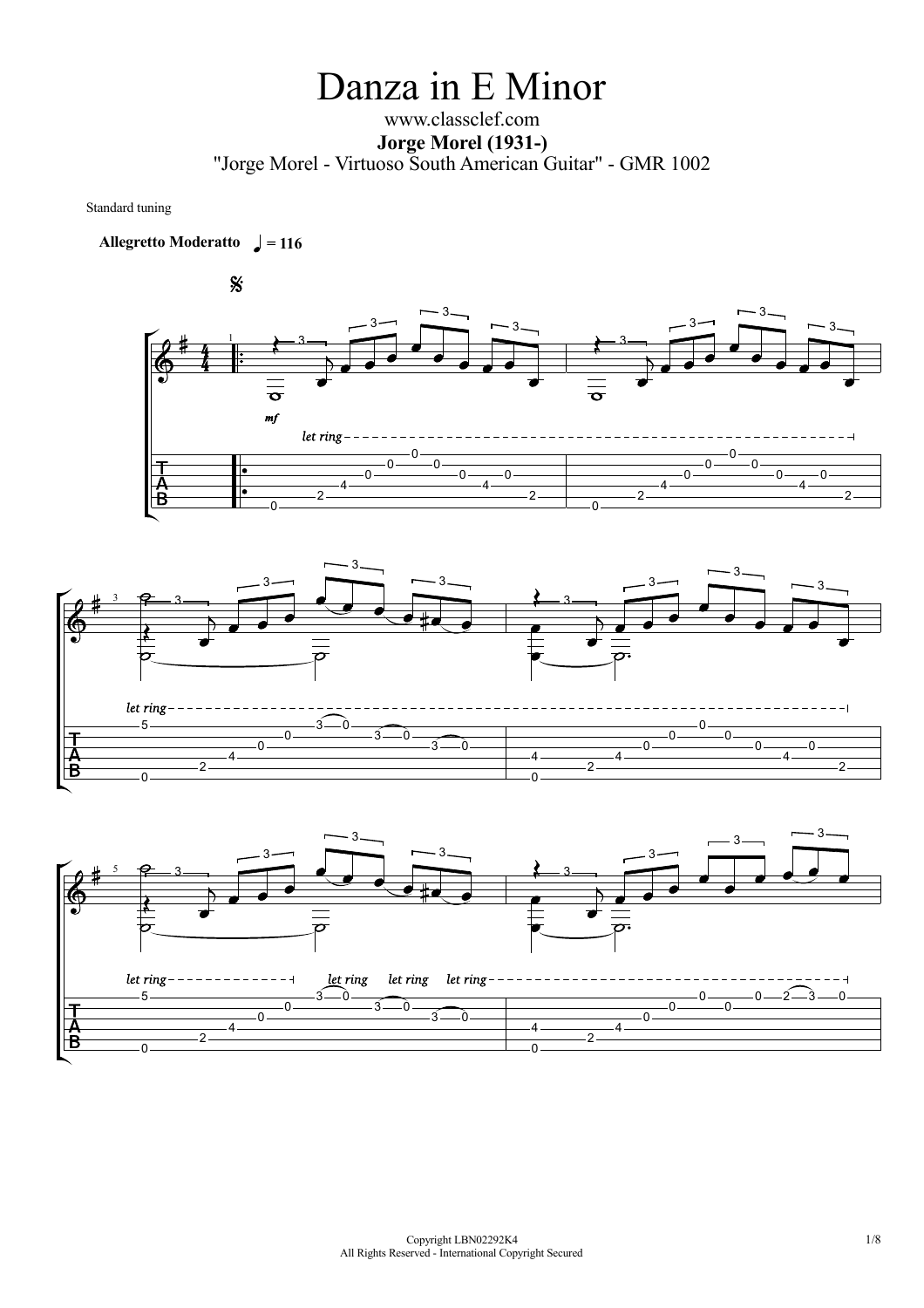



![](_page_1_Figure_2.jpeg)

![](_page_1_Figure_3.jpeg)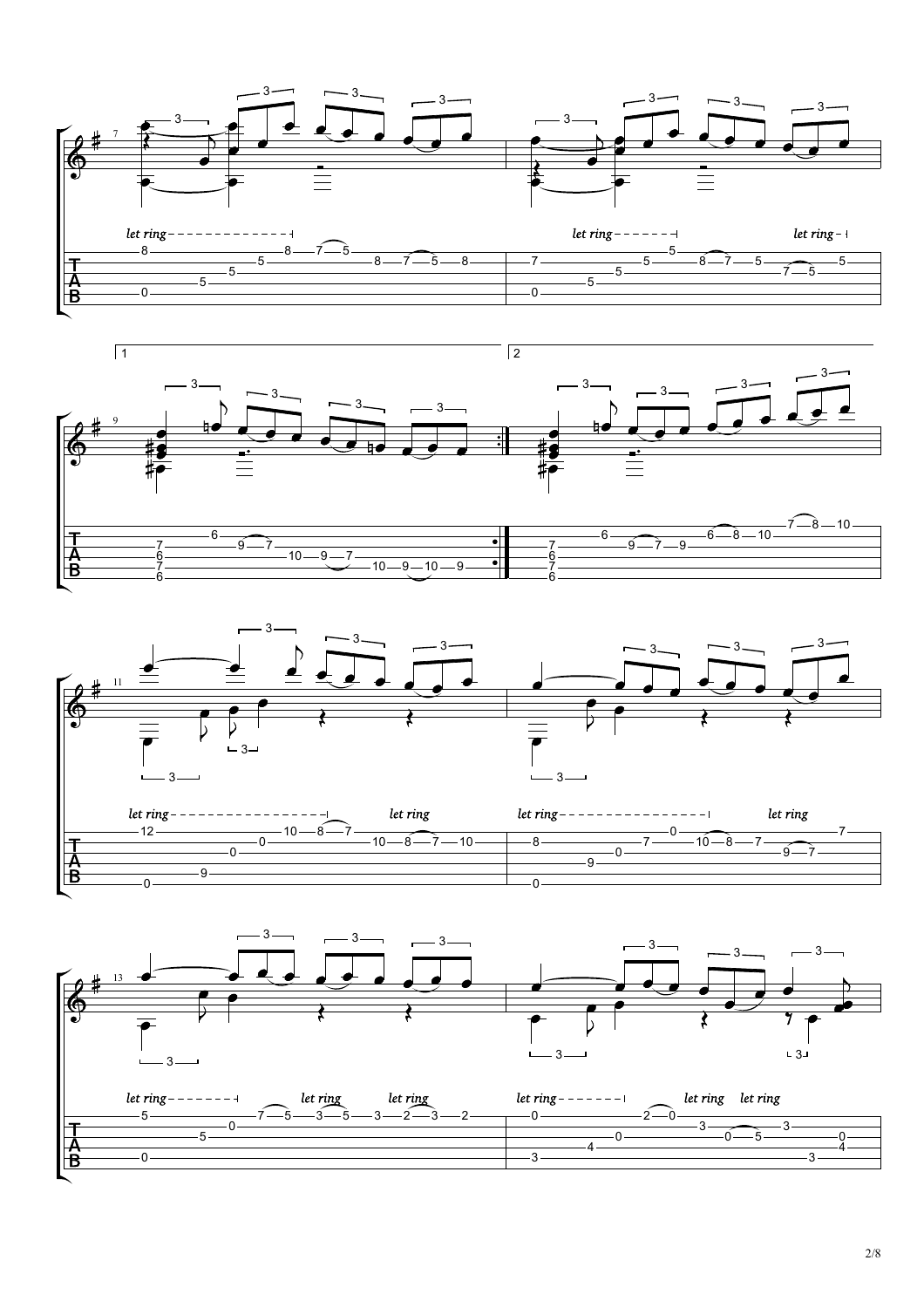![](_page_2_Figure_0.jpeg)

![](_page_2_Figure_1.jpeg)

![](_page_2_Figure_2.jpeg)

![](_page_2_Figure_3.jpeg)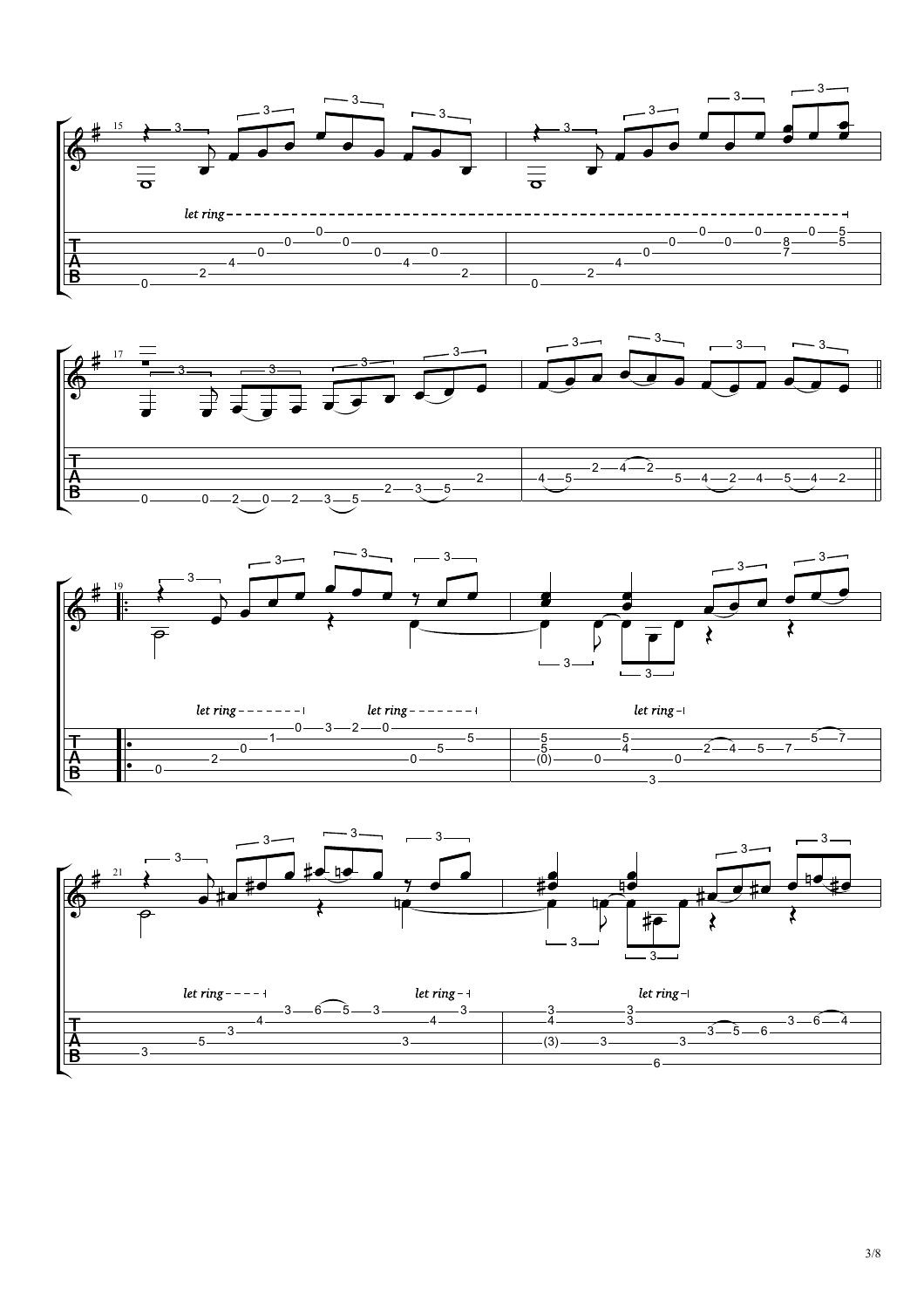![](_page_3_Figure_0.jpeg)

<sup>4/8</sup>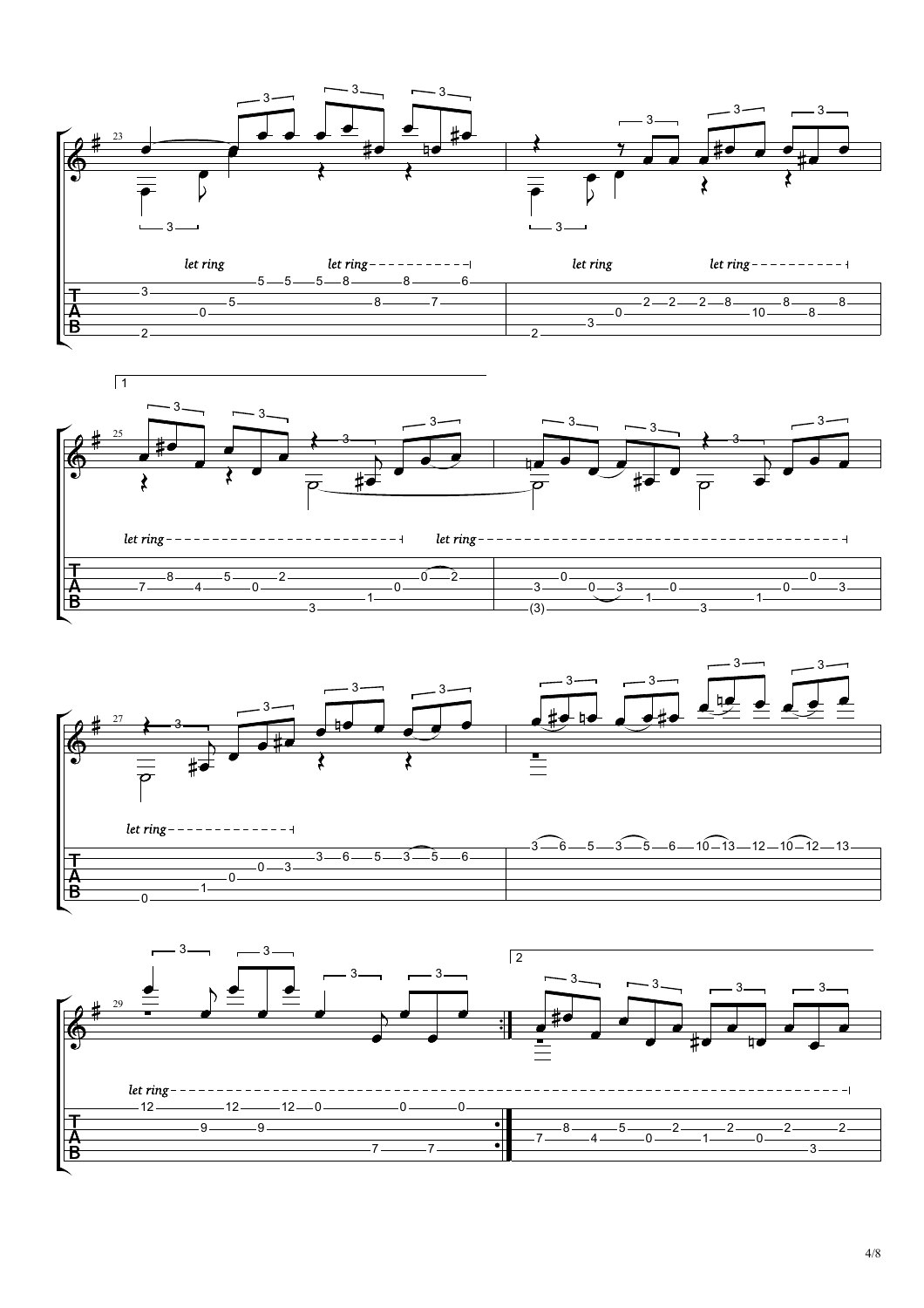Da Coda

![](_page_4_Figure_1.jpeg)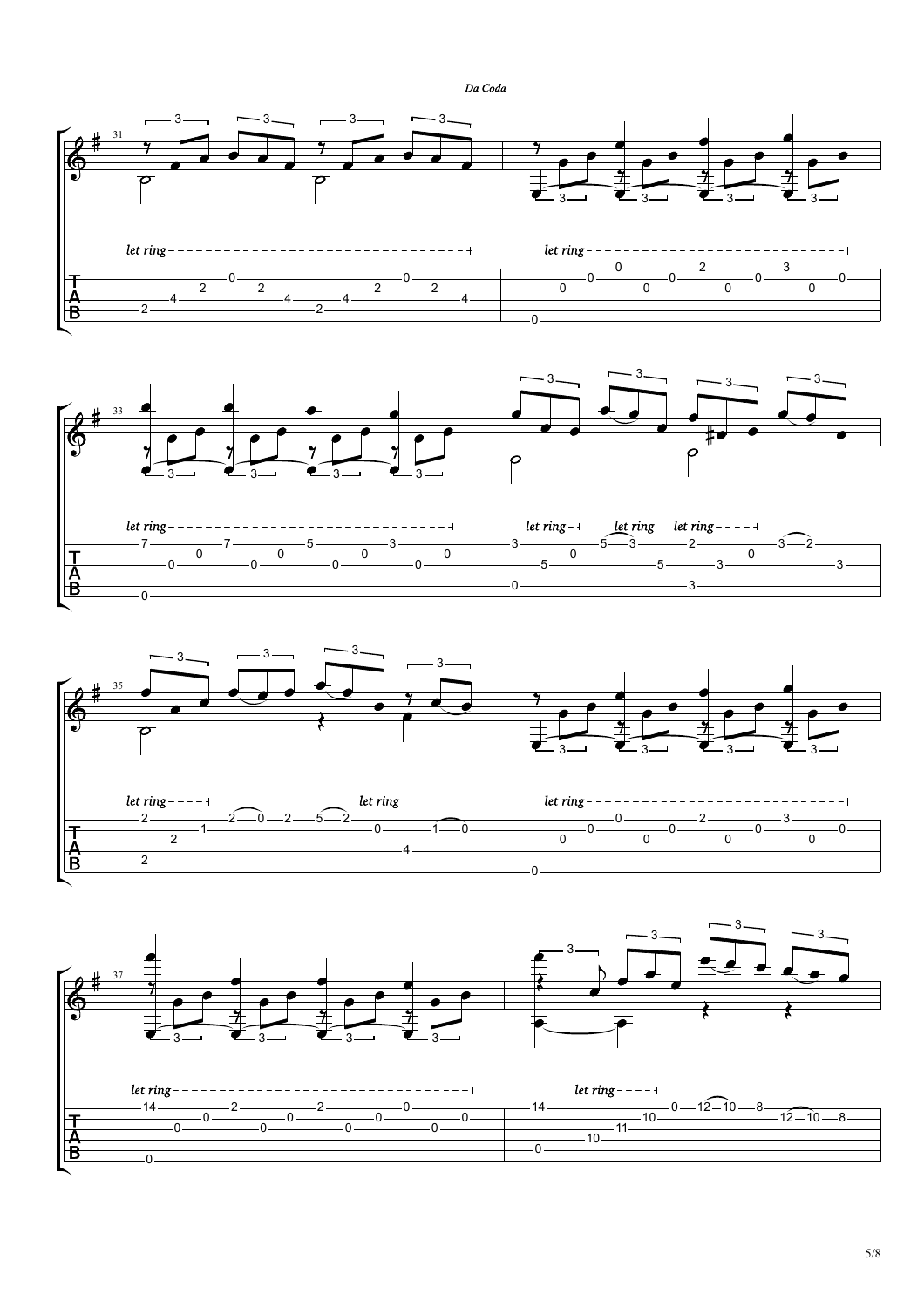![](_page_5_Figure_0.jpeg)

![](_page_5_Figure_1.jpeg)

![](_page_5_Figure_2.jpeg)

![](_page_5_Figure_3.jpeg)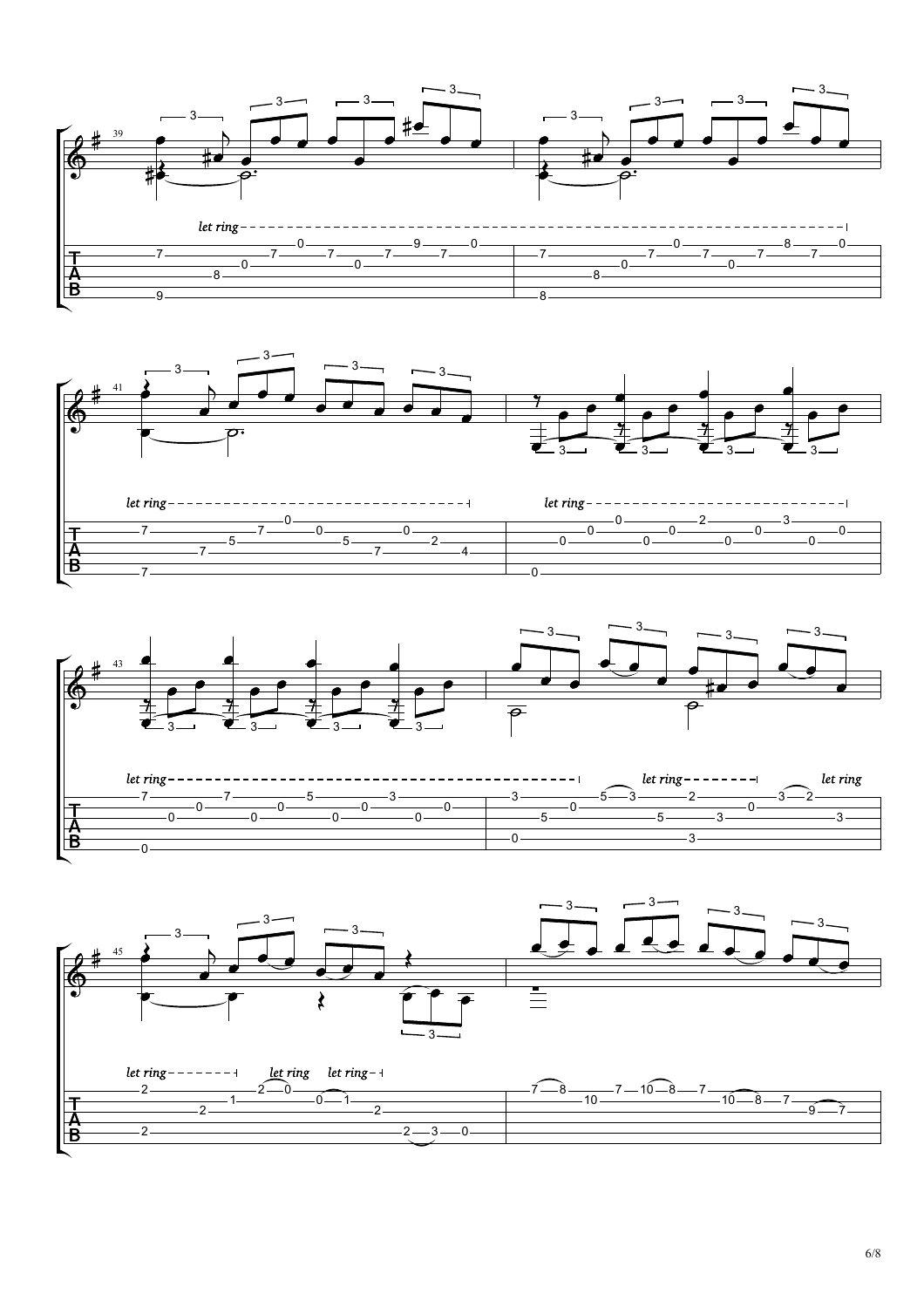D.S. al Coda  $\bigoplus$ 

![](_page_6_Figure_1.jpeg)

![](_page_6_Figure_2.jpeg)

![](_page_6_Figure_3.jpeg)

![](_page_6_Figure_4.jpeg)